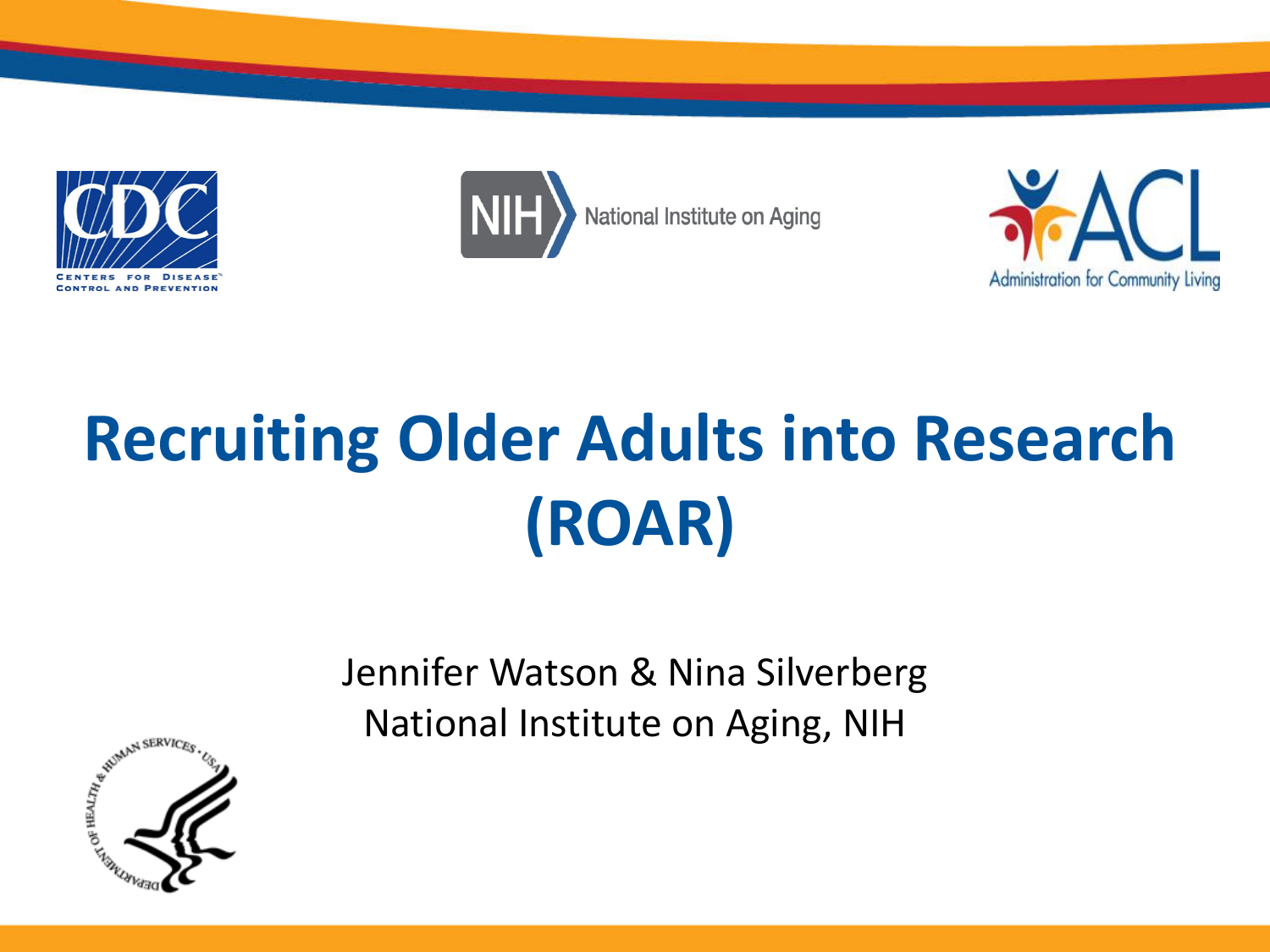### Engage **older adults** about research participation

(starting with **Alzheimer's** research)

Deliver message through **trusted networks**

> Help **accelerate** scientific **discovery**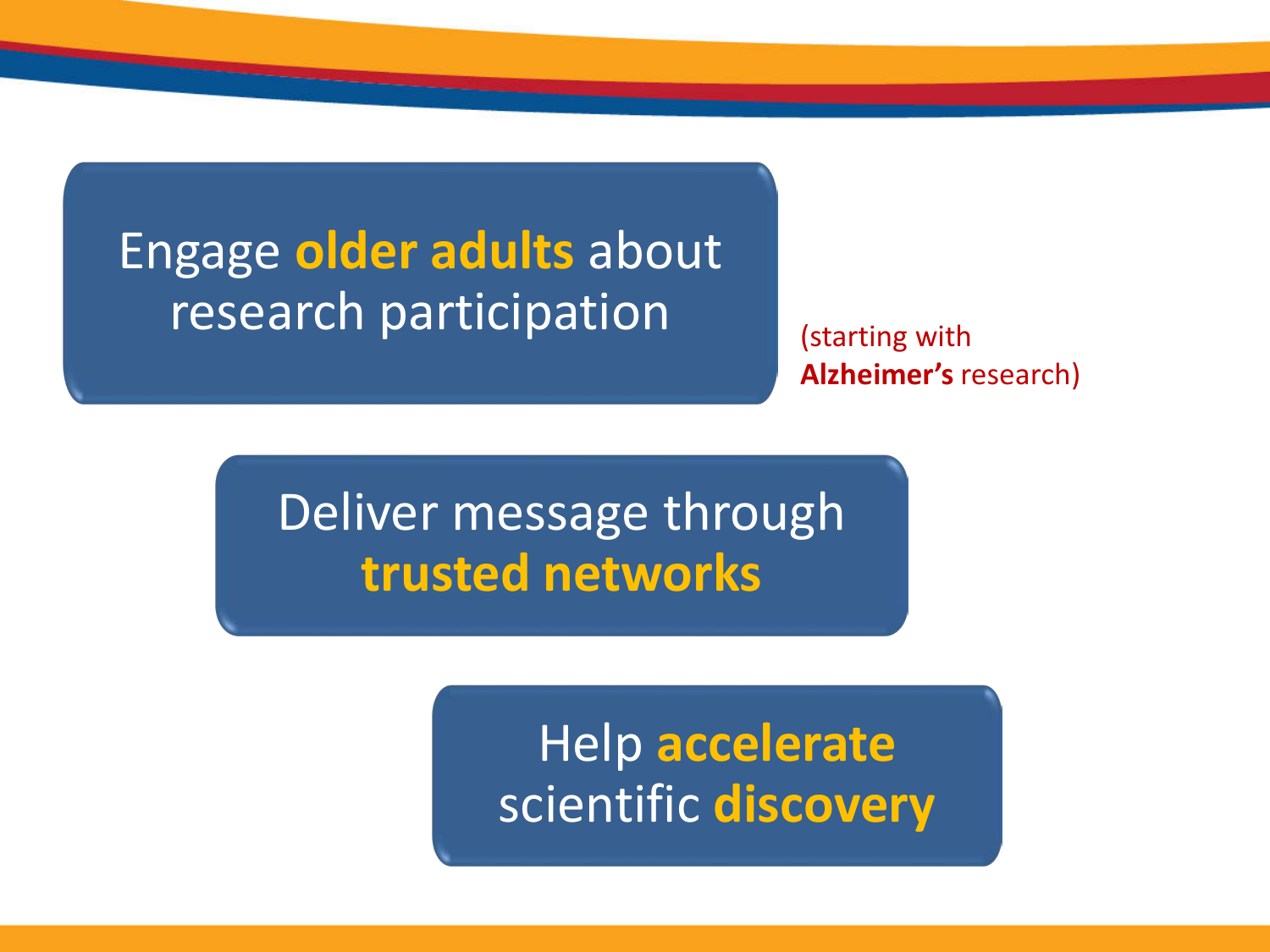#### **Collaboration with Existing Resources**





alzheimer's Q association<sup>®</sup> trialmatch<sup>\*</sup>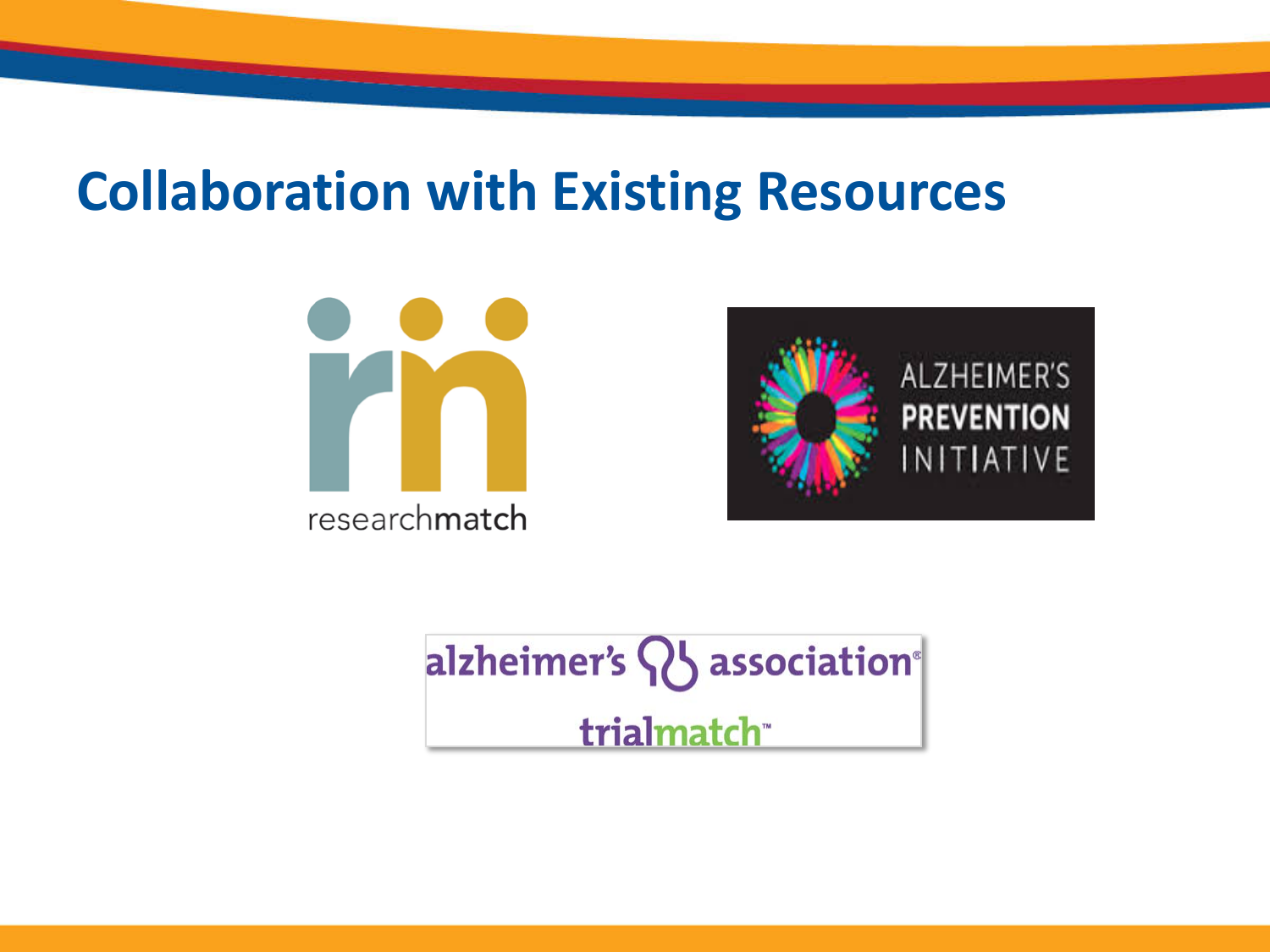#### **ROAR materials**



Materials available at: http://www.nia.nih.gov/health /publication/roar-toolkit



is through research. Did you know there is an urgent need for adults of all ages and health levels to participate in research?

Make research participation a part of your healthy aging plan!

Sign up today at: http://www.ResearchMatch.org/Roar

- . You must have an email address to sign up.
- . Call toll-free 1-866-321-0259 if you need help with the online registration.
- . You will be contacted by email when researchers in your area are looking for people like you. Your information will remain confider
- . Learn more about different research studies and decide if you would like to participate It is always your choice whether or not to take part in a study.

For more information or help in your area, go to: NOTE: this area for local cut Join your family, neighbors and friends to participate in research to help future generations live a life without diseases such as Alzheimer's. You CAN make a difference!



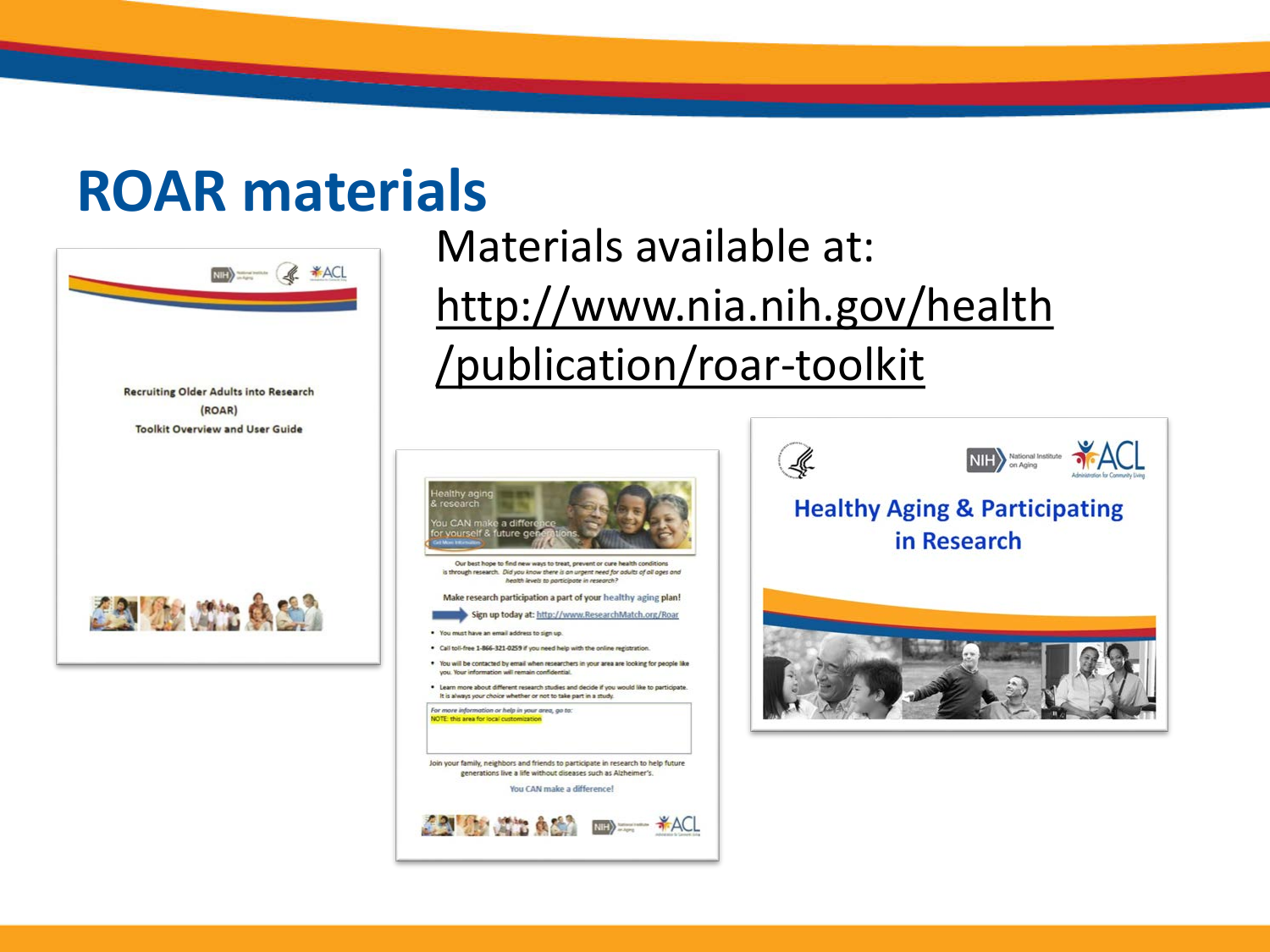## **Overview of Topics**

- Why research is important to healthy aging
- What you need to know about research studies
- How YOU can make a difference for yourself and future generations by participating

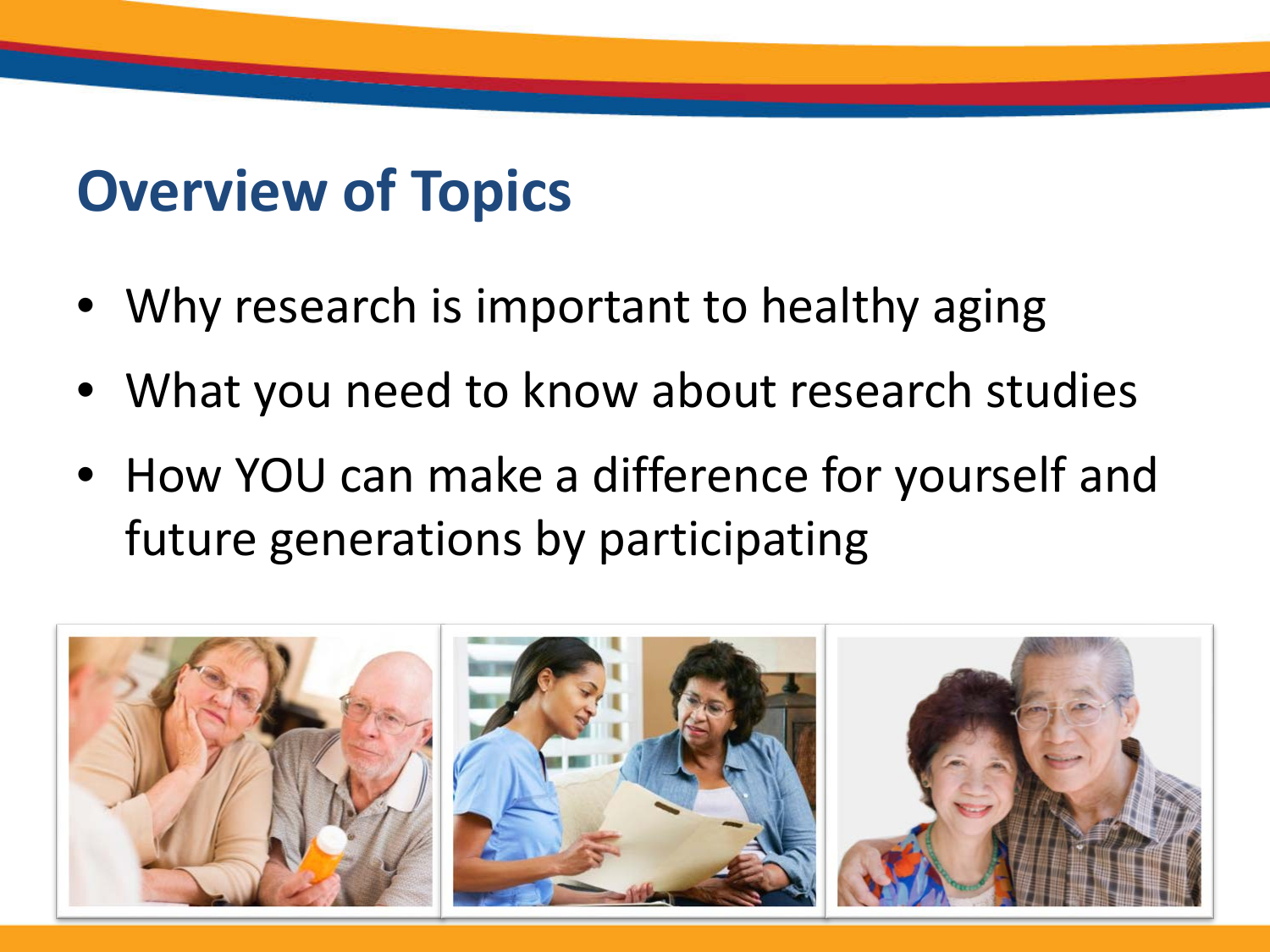# **One** *easy* **way to make a difference**

#### **Sign up with a research registry or matching service.**

- You will be contacted when studies are looking for people like you.
- You can learn more about a study and decide if you would like to participate.
- It's always **your choice** whether or not to take part in a study.
- Your information will remain confidential.

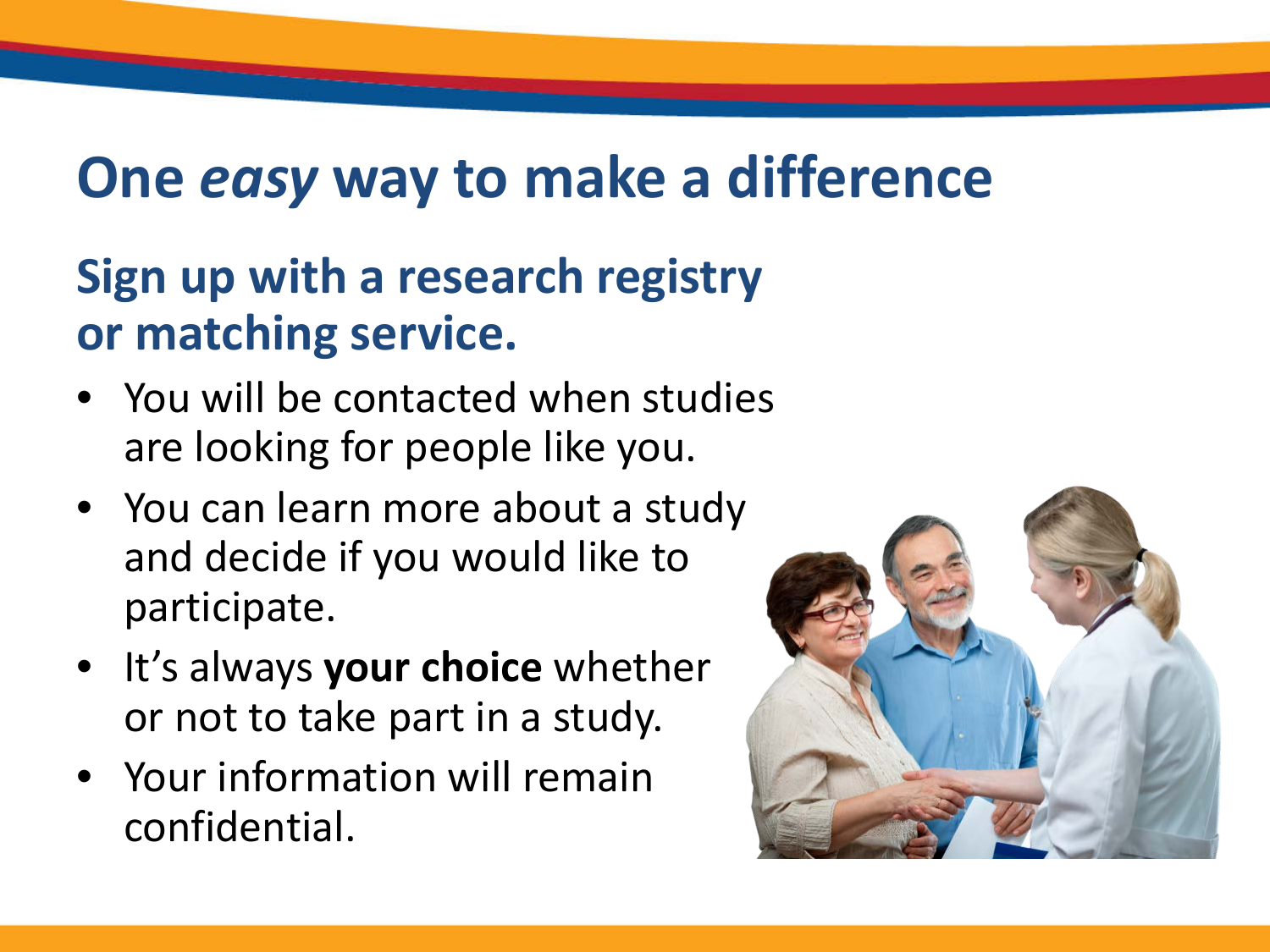# **ResearchMatch**



### Go to: www.ResearchMatch.org/roar

You must have an **email address** to sign up. You can call 1-866-321-0259 if you need help with online registration.

#### YOU can make a difference for yourself & future generations.

Researchers are looking for all kinds of people to participate in research studies including YOU!

By being part of ResearchMatch you can help find answers to prevent or cure leading health problems like dementia or heart disease. It's okay if you don't have a specific condition. Researchers need people of all ages (healthy people as well as those with medical conditions) to participate in research.

It's easy! Click the 'Sign Up Now!' button below to register. Researchers will search for Volunteers. If you are 'match' for a research study ResearchMatch will email you details and you can decide to participate or not.

#### **Click Register Now or Tell A Friend!**



After registering please consider signing up for other services to specifically help Alzheimer's and brain health research.



Alzheimer's Prevention Registry Learn about Alzheimer's prevention and connect in your community.

 $\mathbf{x}$ 

alzheimer's  $Q\}$  association trialmatch<sup>®</sup>

TrialMatch<sup>®</sup> - Find more about Alzheimer's trials

Visit the National Institute on Aging at NIH for healthy aging information.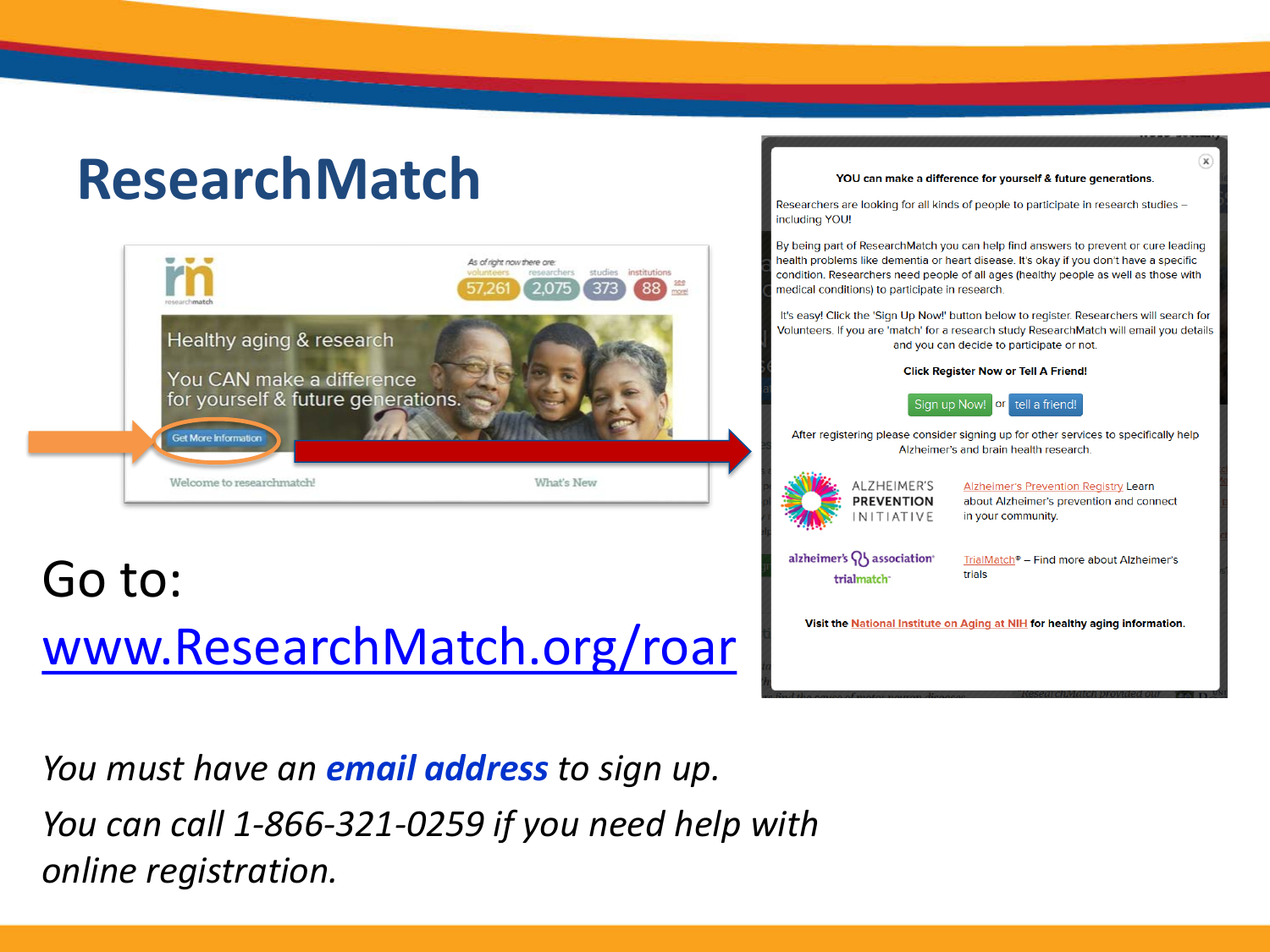# **Alzheimer's Registries**

• Alzheimer's Prevention Registry [http://www.endALZnow.org/](http://www.endalznow.org/)



• Alzheimer's Association TrialMatch [http://trialmatch.alz.org](http://www.alz.org/trialmatch) 1-800-272-3900

alzheimer's  $\{ \}$  association<sup>®</sup> trialmatch<sup>\*</sup>